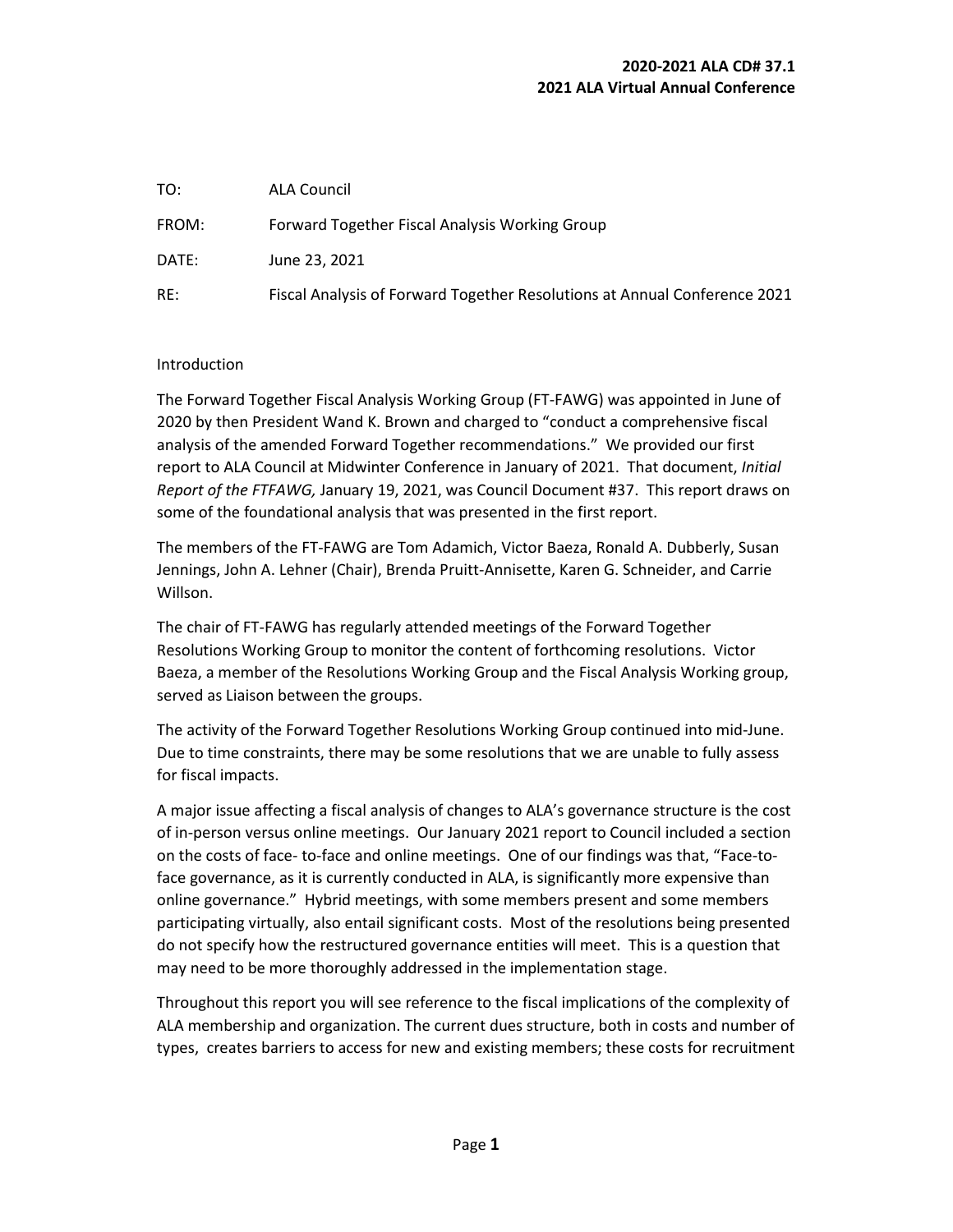and retention cannot be calculated but are undoubtedly affecting the health of, and engagement with, ALA. Those structures also result in significant and measurable expense in staff time and IT and infrastructure support to design membership materials, web sites and elections.

The Forward Together Resolutions Working Group divided itself into the following subgroups:

- ALA Core values
- ALA Executive Board
- ALA Committees
- Round Tables
- Council
- Leadership Assemblies

This report refers to these subgroups and their output.

#### **ALA Core Values Resolution**

The subgroup on ALA's Core Values prepared this resolution.

| <b>Resolution Clause</b>                   | <b>Fiscal Impact</b>                      |
|--------------------------------------------|-------------------------------------------|
| "Establishes a task force to review the    | This will require some staff support, but |
| ALA Core Values and make                   | the limited time frame limits the         |
| recommendations at Annual 2022             | significance of any fiscal impacts.       |
| regarding any necessary revisions."        |                                           |
| "Imbues the task force with the following  | To reduce the ongoing costs of this       |
| charges"                                   | process, we suggest that the regular      |
| a. The establishment of a regular review   | review process be the work of one of the  |
| process                                    | newly proposed standing committees, or    |
| b. A plan to reduce the multiple locations | another existing committee.               |
| where the ALA Core Values are listed to a  |                                           |
| single, easy-to-find location              |                                           |

#### **Round Table Resolution**

The following analysis of the proposed ALA Council Round Table Resolution describes the fiscal impact of this resolution on the association. An analysis of the impact of round table minimums provided by the ALA Member Relations and Services unit provides supporting data (see Appendix A, Analysis of Round Tables Resolution). There are three actionable items in the resolution: raising the Round Table minimum membership from 100 to 150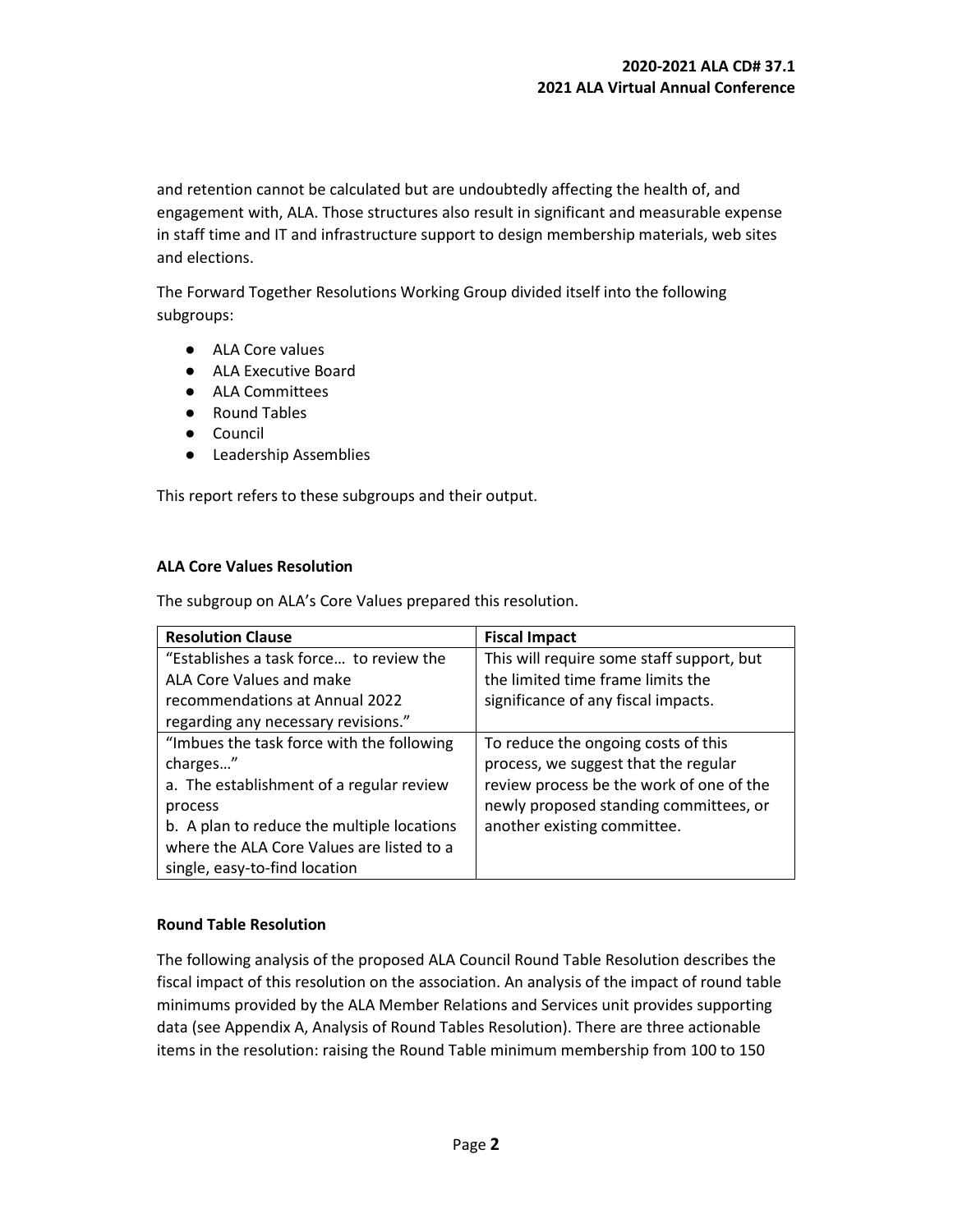members, requiring a "common core" of Round Table bylaws, and requiring Round Tables to align with a common set of dues.

| <b>Resolution clause</b>                                                                                                                                                     | <b>Fiscal impact</b>                                                                                                                                                                                                                                                                                                                                                                                                                                                                                                                                                                                                                                                                                                                                                                                                         |
|------------------------------------------------------------------------------------------------------------------------------------------------------------------------------|------------------------------------------------------------------------------------------------------------------------------------------------------------------------------------------------------------------------------------------------------------------------------------------------------------------------------------------------------------------------------------------------------------------------------------------------------------------------------------------------------------------------------------------------------------------------------------------------------------------------------------------------------------------------------------------------------------------------------------------------------------------------------------------------------------------------------|
| Affirms Round Tables are a vital part<br>1.<br>of the ALA structure.                                                                                                         | Indirect impact, in the sense that<br>affirming Round Tables as essential<br>implies they should be part of ALA's<br>structure moving forward regardless of<br>other structural changes or fiscal<br>exigencies. The justification for why<br>Round Tables are vital to ALA structure<br>(versus, for example, Membership<br>Initiative Groups or Connect groups) is<br>not articulated in the resolution.                                                                                                                                                                                                                                                                                                                                                                                                                   |
| Requires Round Tables maintain a<br>2.<br>minimum of 150 members. A Round<br>Table unable to meet the minimum<br>membership within one year may<br>become an Interest Group. | None of the current Round Tables would<br>be affected by this minimum (see<br>Appendix A for an analysis of current<br>Round Table membership). Additionally,<br>the current and proposed minimum<br>membership are based on all types of<br>personal members, including those who<br>pay reduced dues. The fiscal impact of<br>being organized as a Round Table versus<br>an "Interest Group" (presumably this<br>refers to an ALA Membership Initiative<br>Group) is not addressed.<br>This clause, if approved, also continues<br>the practice of no correlation between<br>the size of ALA membership and the<br>thresholds for Round Table membership.<br>In contrast, proposed models based on<br>Round Table membership at 1%, .5% and<br>.25% of the total ALA membership<br>indicate that the smallest Round Tables |
|                                                                                                                                                                              | would need to either maintain or grow<br>their membership or seek alternative<br>governance structures (see Appendix A<br>for this fiscal modeling).                                                                                                                                                                                                                                                                                                                                                                                                                                                                                                                                                                                                                                                                         |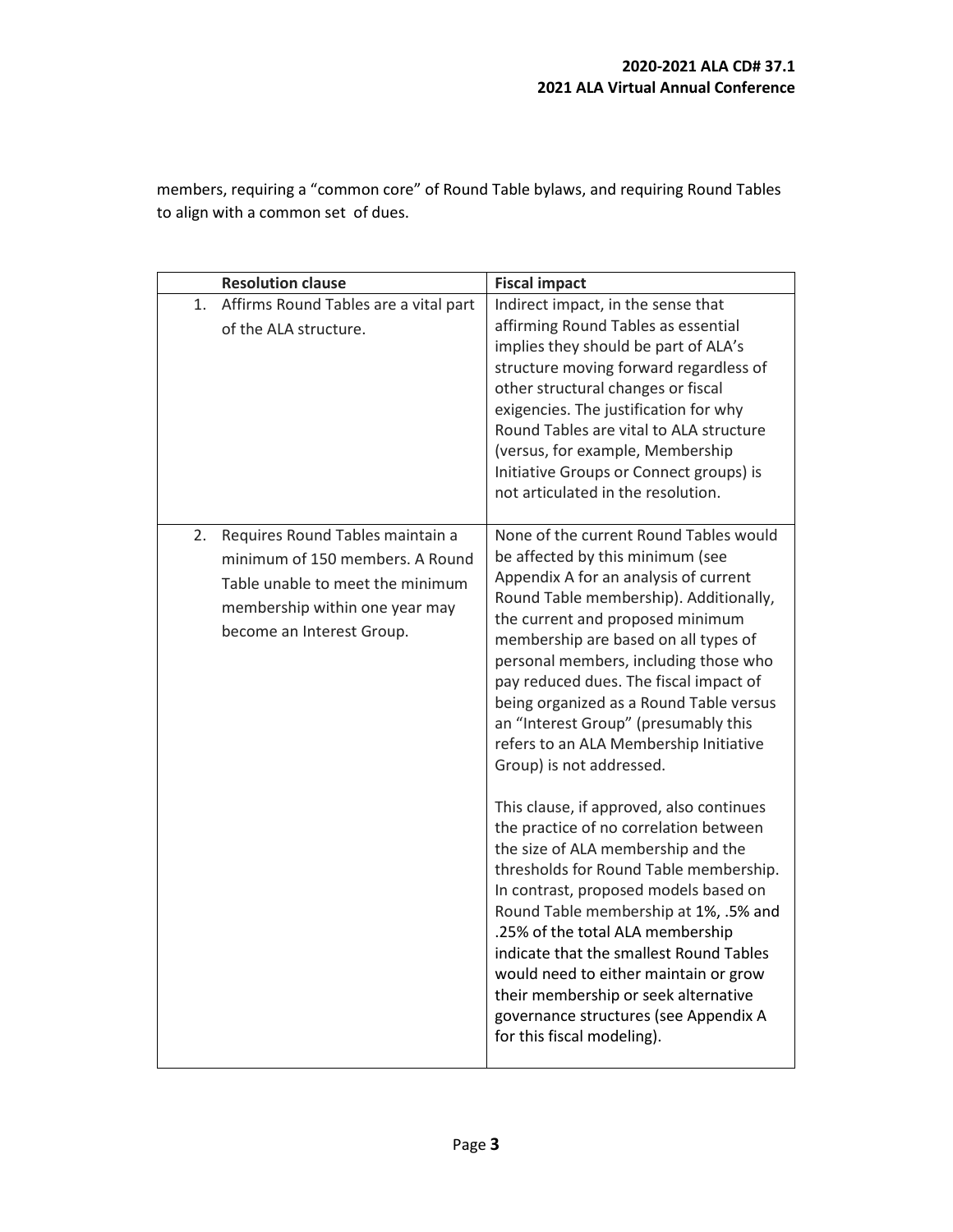|                                                                                                                                                                   | The only current and proposed check on<br>the cost implications of Round Tables is<br>to limit their creation or vote for their<br>dissolution, and in recent history Council<br>has voted to approve every proposed<br>Round Table and only one Round Table<br>has been dissolved (ERT, at the initiative<br>of its member leaders). In recent history,<br>two Round Tables, Federal Librarians<br>Round Table and the Armed Forces<br>Librarians Round Table, merged into<br>FALFRT, again at their own initiative.<br>FALFRT merged into the former ASGCLA<br>division in 2017/2018. |
|-------------------------------------------------------------------------------------------------------------------------------------------------------------------|-----------------------------------------------------------------------------------------------------------------------------------------------------------------------------------------------------------------------------------------------------------------------------------------------------------------------------------------------------------------------------------------------------------------------------------------------------------------------------------------------------------------------------------------------------------------------------------------|
|                                                                                                                                                                   | There is a concern about the possibility of<br>increasing numbers of Round Tables. Ten<br>percent of Round Table dues are paid as<br>overhead to ALA. This does not cover the<br>cost of providing staff support to Round<br>Tables. When Round Tables expand their<br>activities without increasing regular paid<br>membership, increased support is<br>required but no additional overhead is<br>paid beyond the 10% of dues.                                                                                                                                                         |
| Requires that all Round Tables<br>3.<br>adhere to a common template of<br>core By-Laws while maintaining the<br>flexibility of their own operating<br>principles. | Common bylaws should have a positive<br>downstream fiscal impact, given that the<br>unique practices of any given unit<br>contribute to the cost of staff support. It<br>is unclear what is meant by "flexibility of<br>their own operating principles" and the<br>subsequent fiscal impact of this flexibility<br>and the subsequent implications for what<br>is meant by "common."                                                                                                                                                                                                    |
| Requires that all Round Tables align<br>4.<br>with nominal, annual membership<br>dues to be set by the Round Table<br>Leadership Assembly.                        | A common dues structure would have a<br>positive fiscal impact on ALA, reducing<br>the complexity of the dues structure and<br>staff costs associated with<br>implementation of complex pricing rules.                                                                                                                                                                                                                                                                                                                                                                                  |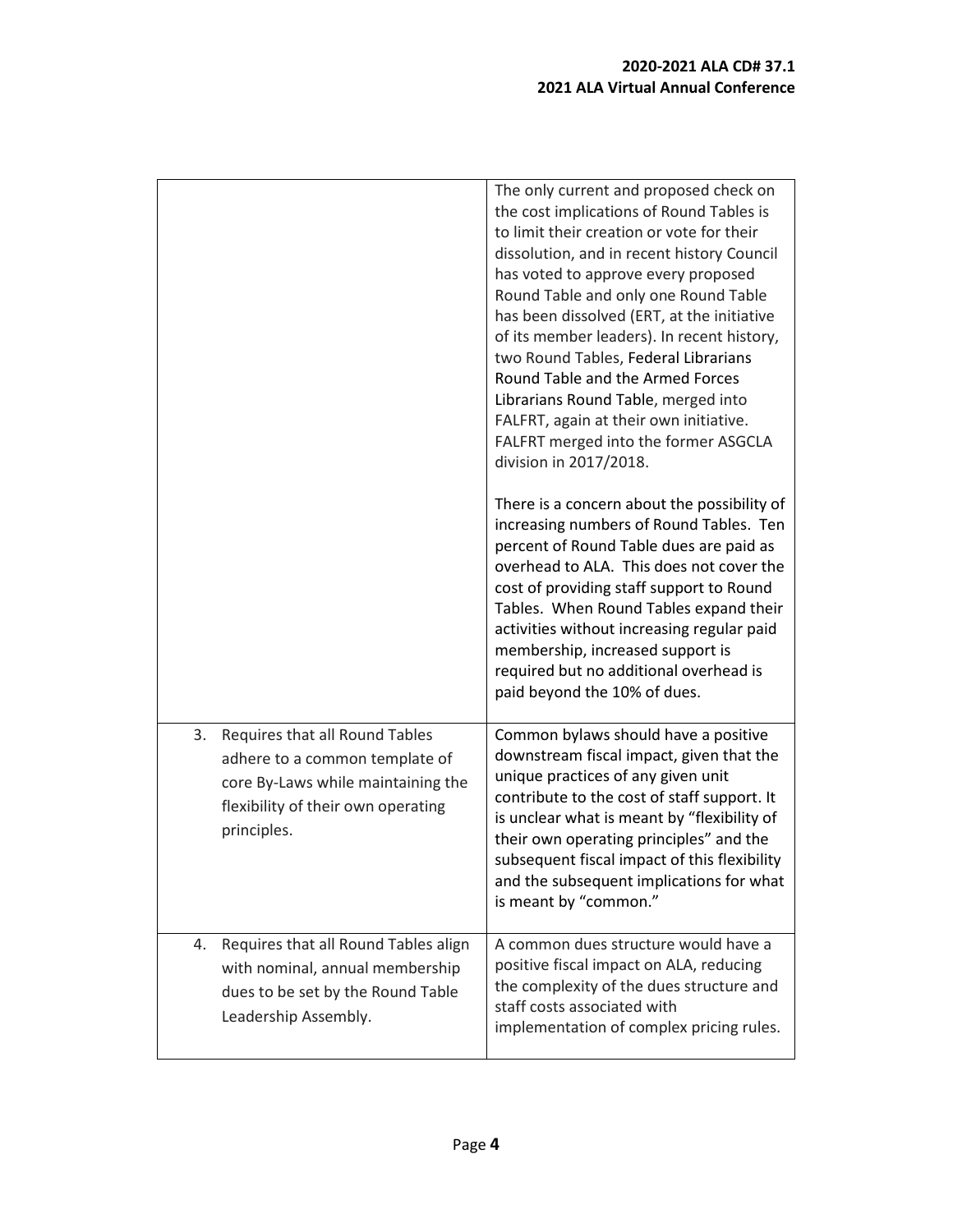| The term "nominal" is not actionable in<br>this clause as it simply suggests Round<br>Table dues be kept low.                                                                                                                                                             |
|---------------------------------------------------------------------------------------------------------------------------------------------------------------------------------------------------------------------------------------------------------------------------|
| It is unclear why it is recommended the<br>dues structure be approved by the<br>Leadership Assembly versus being<br>recommended to the Executive Board<br>(proposed to be renamed the Board of<br>Directors), the member leaders who are<br>fiscally responsible for ALA. |

# **Resolution on Board of Directors**

The subgroup on Executive Board prepared the resolution on the Board of Directors.

| <b>Resolution Clause</b>                   | <b>Fiscal Impact</b>                           |
|--------------------------------------------|------------------------------------------------|
| 1. Dissolve the current ALA Executive      | The costs of supporting the Executive Board    |
| Board.                                     | would be eliminated. Our January report        |
|                                            | presented detailed data on the costs of the    |
|                                            | current Executive Board.                       |
| 2. Create a new ALA Board of Directors,    | We believe this is similar to the role of the  |
| that guides the vision of the association, | current Executive Board. Support for the       |
| shapes association strategy and goals, has | Board of Directors will parallel the level of  |
| fiduciary responsibility for the           | support required for the Executive Board.      |
| association's assets and investments,      |                                                |
| recruits and appoints and works with the   |                                                |
| association executive director, and        |                                                |
| oversees the association audit process     |                                                |
|                                            |                                                |
| 3. The Board of Directors will have 18     | Moving to a Board of Directors with 17         |
| members, including one ex officio          | volunteer members has significant fiscal       |
| member, the ALA Executive Director.        | implications. The report from the FTFAWG       |
|                                            | in January provided information on the per     |
|                                            | member cost of supporting the current          |
|                                            | Executive Board. Assuming the Board of         |
|                                            | Directors will require a level of support very |
|                                            | similar to that needed by the Executive        |
|                                            | Board, we are able to provide some             |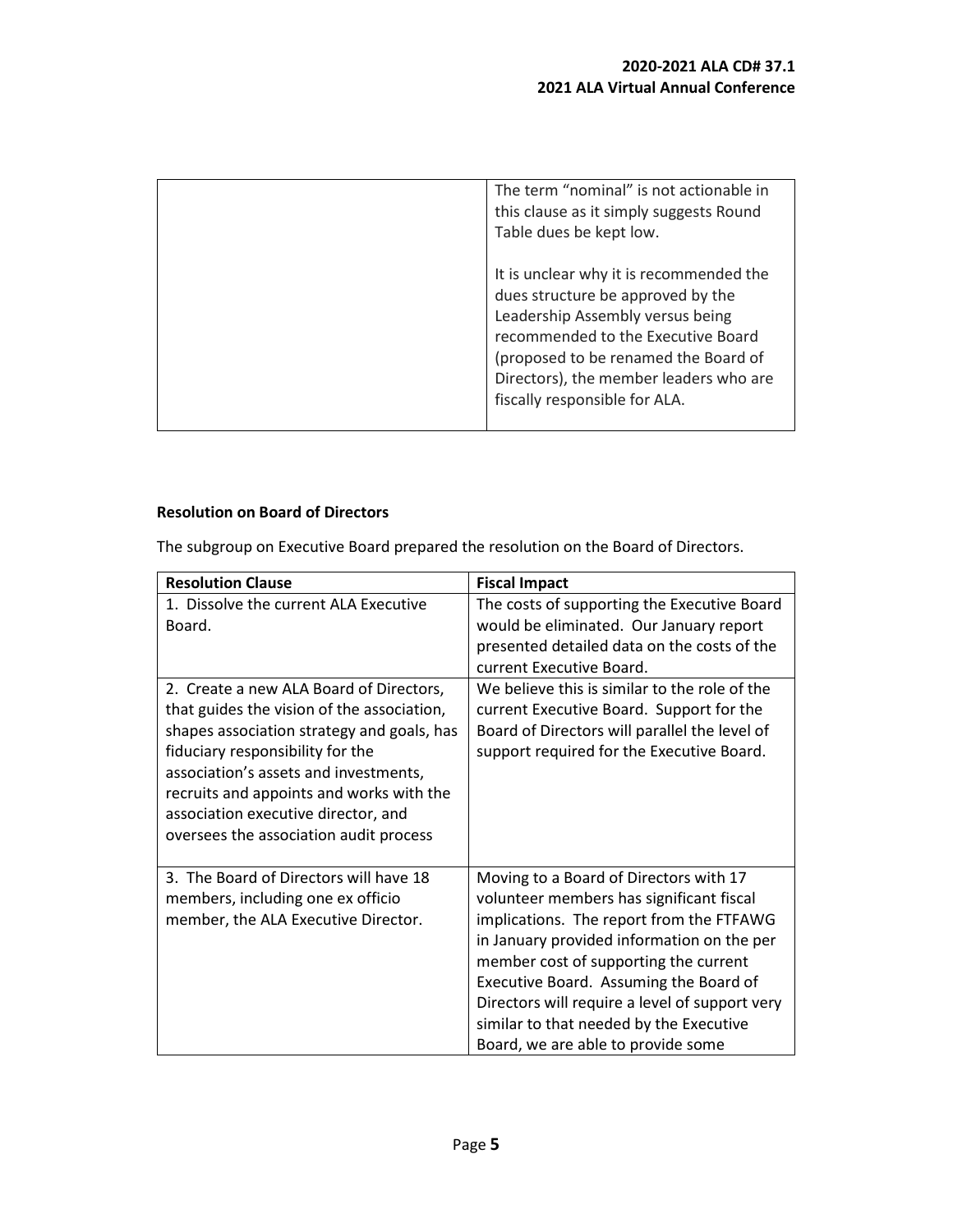| estimates of the costs of the expanded<br><b>Board of Directors.</b>                                                                                                                                                                                                                                                                                                                                                                                                                 |
|--------------------------------------------------------------------------------------------------------------------------------------------------------------------------------------------------------------------------------------------------------------------------------------------------------------------------------------------------------------------------------------------------------------------------------------------------------------------------------------|
| Looking at just the annual costs per member<br>of transportation, lodging and food, the<br>costs would increase as follows:                                                                                                                                                                                                                                                                                                                                                          |
| Expanding to a Board of 17<br>volunteer members would increase<br>direct costs by approximately<br>\$38,675 annually. This is the<br>recommendation contained in the<br>Forward Together October 2019<br>document from the Steering<br>Committee on Organizational<br>Effectiveness.<br>Further expansion of the Board of<br>Directors will cost an estimated<br>\$7,735 per person annually.                                                                                        |
| These costs do not include meeting room<br>costs, wifi and A/V setup of rooms, and<br>official board events. These costs will not<br>necessarily increase proportionally to the<br>number of new members added to the<br>Board. However, these costs may likely<br>increase with the expansion of the Board.<br>With these costs included, the annual cost<br>per member of the Executive Board is about<br>\$16,000.                                                                |
| These costs are calculated using the average<br>of four years (2016 through 2019). An<br>important caveat is that these costs are<br>based on the new Board of Directors<br>meeting in face to face meetings as<br>frequently as the Executive Board did in the<br>pre-pandemic era (four times per year,<br>augmented by monthly Zoom meetings). If<br>the work of the new Board of Directors is<br>undertaken with fewer face-to-face<br>meetings, these costs would be lower. Our |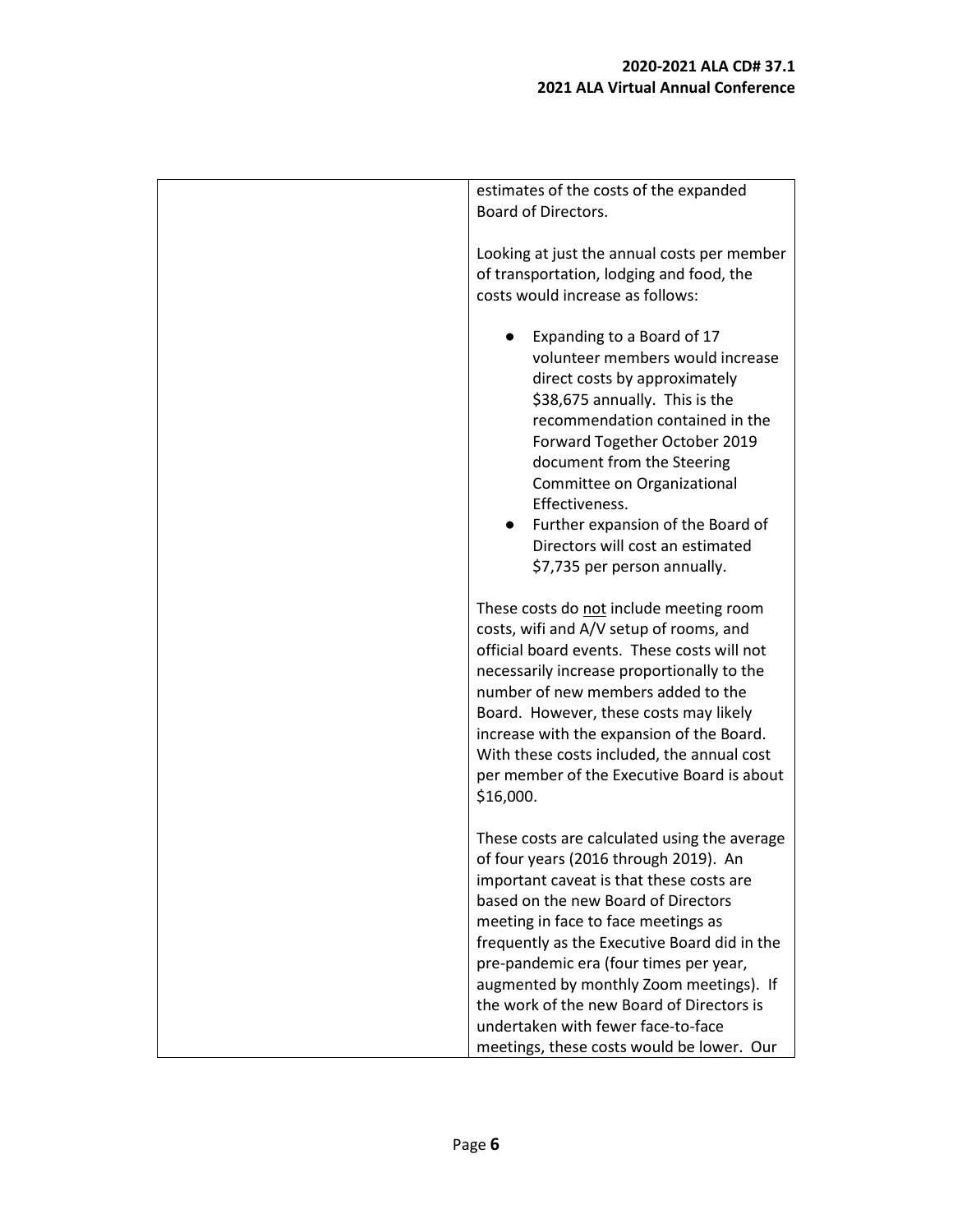|                                                                             | January report provided a detailed analysis<br>of the costs of face to face meetings.                                                                                                                                                                                                                                                                                                                                                                                                                                                                                                                                                |
|-----------------------------------------------------------------------------|--------------------------------------------------------------------------------------------------------------------------------------------------------------------------------------------------------------------------------------------------------------------------------------------------------------------------------------------------------------------------------------------------------------------------------------------------------------------------------------------------------------------------------------------------------------------------------------------------------------------------------------|
|                                                                             | We also note that we previously reported<br>on the cost of Governance and Executive<br>Office staff support for the Executive Board<br>as \$228,000 per year. This is a cost of<br>\$19,000 per year per member. We do not<br>expect expansion of the number of Board<br>members to cause a simple proportional<br>expansion of costs for staff support. For<br>example, adding 5 additional members will<br>not necessarily result in an additional<br>\$95,000 in annual costs (\$19,000 per<br>person). However, we do expect that<br>expansion of the Board could substantially<br>increase the cost of providing staff support. |
| 4. Require that the Board of Directors<br>also serve as members of Council. | The resolutions on Council provide for a<br>smaller entity than the existing Council.<br>This provision, however, adds 17 members<br>to the reimagined Council. These would be<br>members whose transportation, lodging and<br>meals are generally covered by ALA. It is<br>unclear how this will change costs without<br>better understanding meeting expectations<br>and needs of staff support. Additional detail<br>is provided in the Resolutions on Council.                                                                                                                                                                   |

# **Resolutions on Council**

The subgroup on Council prepared the resolution on Council.

Resolution to Reimagine Council

| <b>Resolution Clause</b>                  | <b>Fiscal Impact</b>                        |
|-------------------------------------------|---------------------------------------------|
| 1. Ensures that all ALA members have the  | We think this has negligible fiscal impact. |
| opportunity to bring forth resolutions to |                                             |
| be considered by the board and any other  |                                             |
| entity within the new Governance model,   |                                             |
| regardless of council or board            |                                             |
| membership                                |                                             |
|                                           |                                             |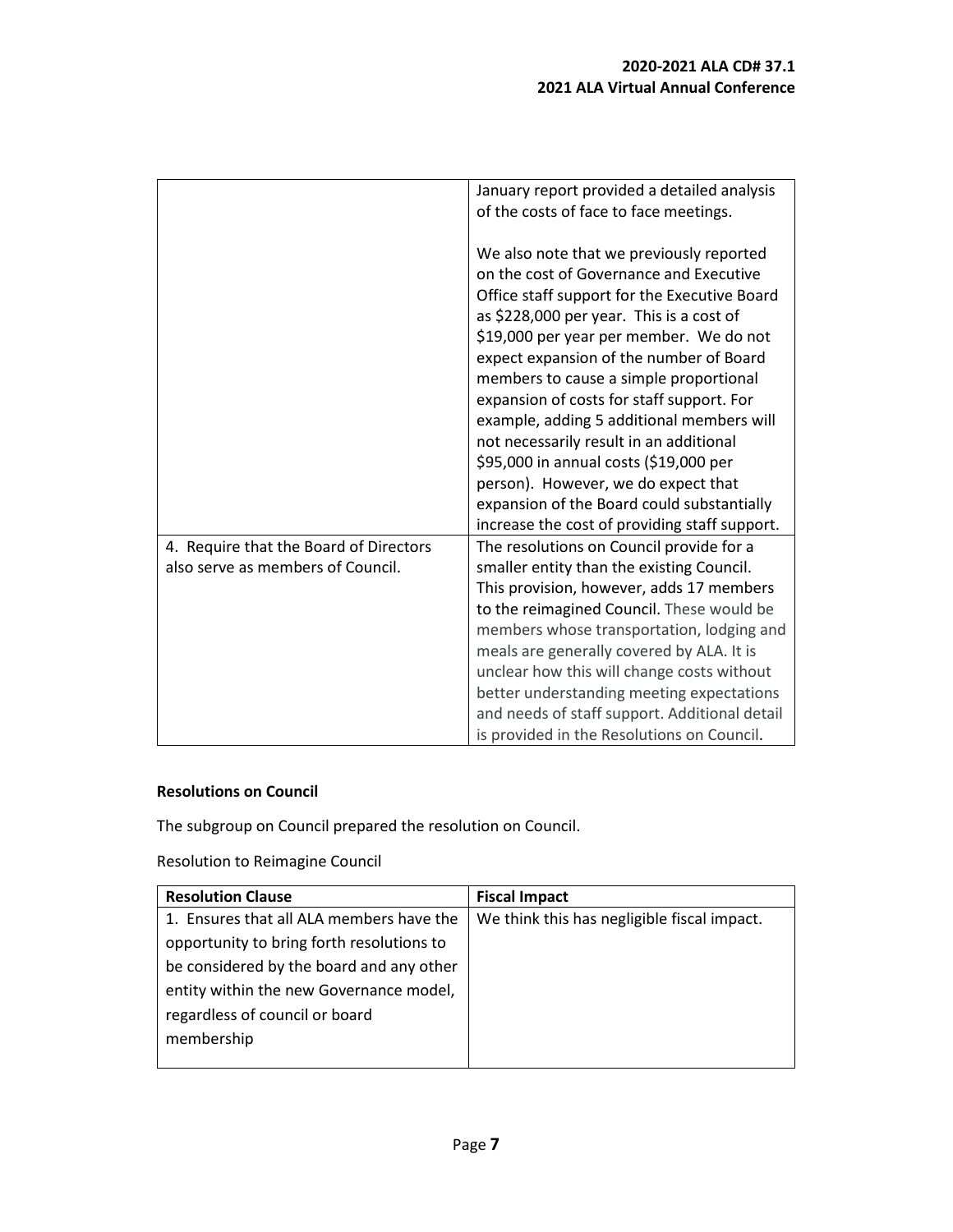| 2. The resolution assigns to the Board of<br>Directors all fiduciary and administrative<br>oversight functions of the Association.<br>The Board of Directors will delegate<br>management of the day-to-day operation<br>to the Association's Executive Director<br>per the current constitution.                                   | This suggests that a newly constituted Board<br>will need levels of support similar to the<br>Executive Board. FTWG's January report<br>presented detailed data on the costs of the<br>current Executive Board. The costs of the<br>Board of Directors are discussed in the<br>preceding section.                                                                                                                                                                                                                                                                                                         |
|------------------------------------------------------------------------------------------------------------------------------------------------------------------------------------------------------------------------------------------------------------------------------------------------------------------------------------|-----------------------------------------------------------------------------------------------------------------------------------------------------------------------------------------------------------------------------------------------------------------------------------------------------------------------------------------------------------------------------------------------------------------------------------------------------------------------------------------------------------------------------------------------------------------------------------------------------------|
| 3. Dissolves the current Council as it<br>exists and replaces it with this new body<br>focused on ALA policy.                                                                                                                                                                                                                      | Review of policy is an aspect of governance<br>structure and does not have direct fiscal<br>implications. However, retaining Council as<br>the body responsible for new policy creates<br>cost implications for the Association (see<br>#4). Currently, the Executive Board has a<br>policy role as well, per the ALA Constitution:<br>"The Executive Board shall make<br>recommendations to Council with respect to<br>matters of policy" (Article VII., Section 3).<br>Fiscal efficiencies could be realized if the<br>ALA Board of Directors were responsible for<br>new policy as well as governance. |
| 4. That Council's new membership<br>consists of five elected members from<br>each Assembly (20), the Board of<br>Directors (21), five members each from<br>the Standing Association Policy, Public<br>Policy and Advocacy and the Professional<br>Values Committees (15), and 12 at-large<br>positions, for a total of 68 members. | FT-FAWG worked with the Director of<br>Governance to establish the costs of Council<br>in greater detail. The best estimated costs<br>of Council that we were able to develop in<br>January 2021 is shown in the table<br>below. The costs are calculated using the<br>average of four years (2016 through 2019)<br>of governance-related expenditures and the<br>average of five years (2015 through 2019) of<br>governance meeting expenditures.<br><b>Annual Cost of Council</b><br><b>Total Council Expenses (without Council</b>                                                                     |
|                                                                                                                                                                                                                                                                                                                                    | \$216,011<br>room):<br><b>Estimated Governance/Executive Office</b><br><b>Staff Costs:</b><br>\$152,000                                                                                                                                                                                                                                                                                                                                                                                                                                                                                                   |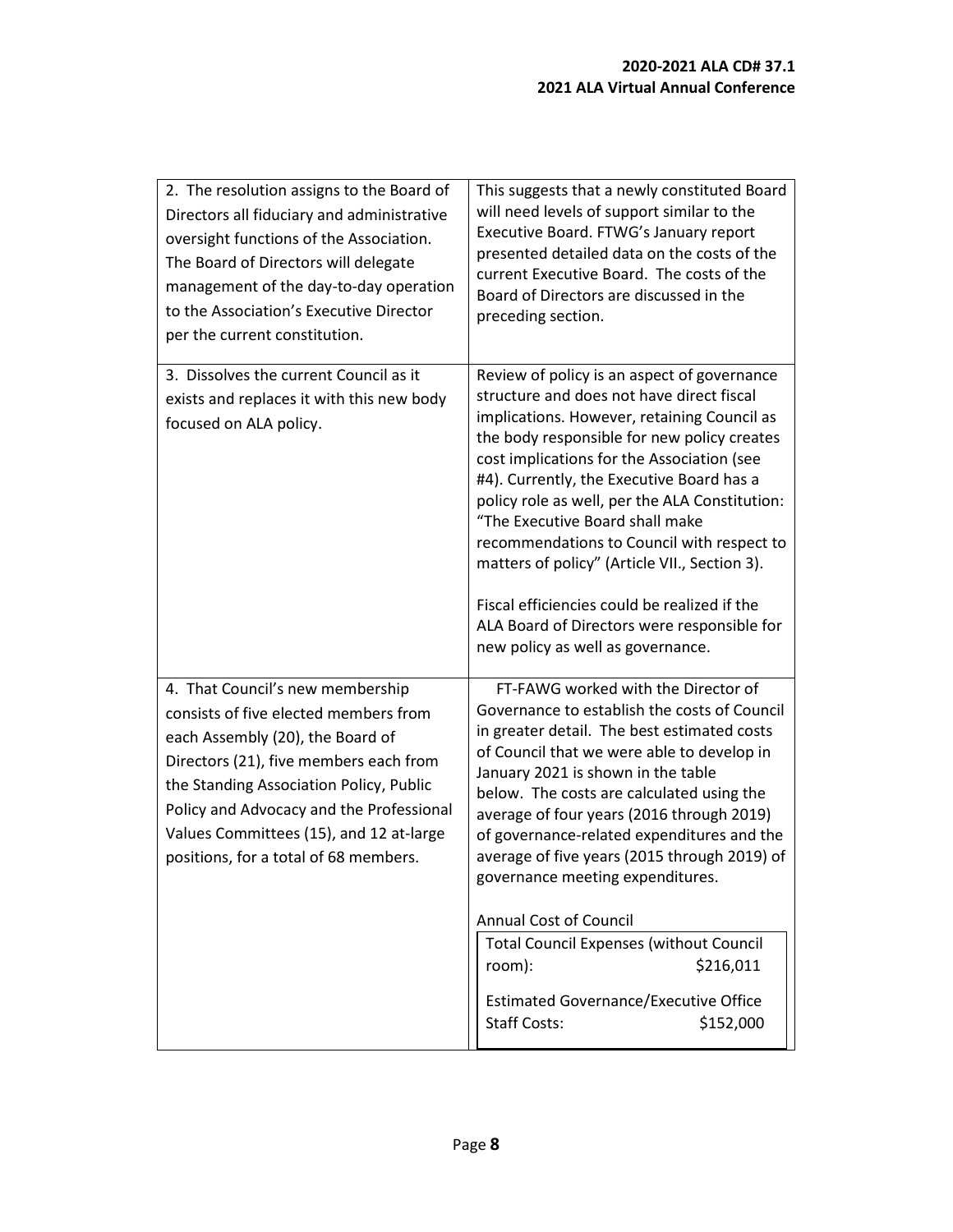| Total                                                                                                                                                                                                                                                                                                                                                                                                                                                                                                                                                                                                           |
|-----------------------------------------------------------------------------------------------------------------------------------------------------------------------------------------------------------------------------------------------------------------------------------------------------------------------------------------------------------------------------------------------------------------------------------------------------------------------------------------------------------------------------------------------------------------------------------------------------------------|
| Costs:                                                                                                                                                                                                                                                                                                                                                                                                                                                                                                                                                                                                          |
| \$368,011                                                                                                                                                                                                                                                                                                                                                                                                                                                                                                                                                                                                       |
|                                                                                                                                                                                                                                                                                                                                                                                                                                                                                                                                                                                                                 |
| The cost of face-to-face Council at Annual<br>and Midwinter Conference is shown without<br>the cost of the required meeting<br>rooms. We have presented the data this<br>way because the cost of the meeting space<br>for Council has historically been included in<br>the larger agreement for meeting space and<br>is usually "comped." If the meeting rooms<br>were not included in the overall contract<br>and were priced separately, the cost of the<br>meeting rooms is estimated at \$175,482<br>annually. Including this amount brings the<br>cost of supporting Council face-to-face to<br>\$543,493. |
| The expenses that are attributed to Council,<br>include professional services (captioner,<br>parliamentarian), audio-visual equipment<br>rental and labor, computer rental and<br>internet connection, and ALA<br>overhead. The estimated<br>Governance/Executive Office staff costs<br>represent the proportion of time devoted to<br>Council work. This estimate is based on<br>aggregate salaries and does not include<br>benefit costs.                                                                                                                                                                     |
| The \$368,011 cost for Council would be<br>reduced by having all virtual meetings: but<br>if, as indicated in resolution #8, meetings<br>were hybrid, that cost would not be<br>reduced as significantly. Staff expenses<br>would likely remain the same and may be<br>impacted depending on the logistics of<br>managing council representatives from the<br>aggregate groups.                                                                                                                                                                                                                                 |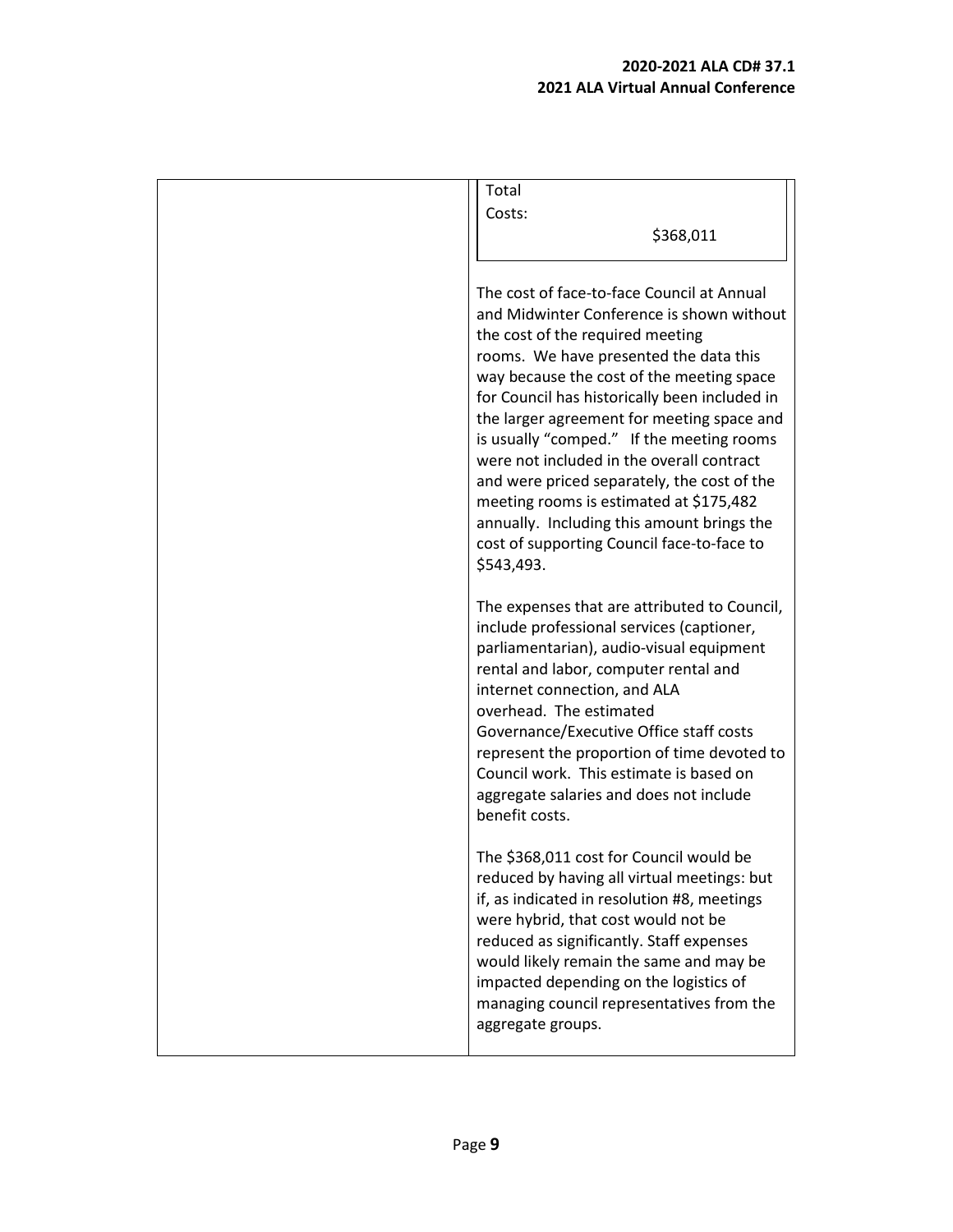| 5. Board, Assembly and Committee<br>membership terms to Council will be<br>concurrent with their terms as elected<br>from their respective parts of the<br>organization.                                                                                                                                                                       | No fiscal implication.                                                                                                                                                                                                                                                                                                                                                                                                                                                                                                                                                                                                                                                                                                                           |
|------------------------------------------------------------------------------------------------------------------------------------------------------------------------------------------------------------------------------------------------------------------------------------------------------------------------------------------------|--------------------------------------------------------------------------------------------------------------------------------------------------------------------------------------------------------------------------------------------------------------------------------------------------------------------------------------------------------------------------------------------------------------------------------------------------------------------------------------------------------------------------------------------------------------------------------------------------------------------------------------------------------------------------------------------------------------------------------------------------|
| 6. That Council's 12 at-large positions will<br>be directly elected by membership. Terms<br>for these at-large positions will be limited<br>to two consecutive three-year terms with<br>a mandatory three year break from<br>service. Terms for the at-large positions<br>begin July 1 following the spring election<br>and Annual conference. | Elections have cost implications both in staff<br>time and in cost of the vendor that<br>administers elections. Having a smaller<br>number of directly elected representatives<br>to Council will decrease the time/effort<br>from the Nominating Committee as well as<br>staff.                                                                                                                                                                                                                                                                                                                                                                                                                                                                 |
| 7. That Council develops a schedule of in-<br>depth reviews of ALA policies and<br>governance structure so that all policies<br>are reviewed at least once every 5 years.                                                                                                                                                                      | In-depth reviews of ALA policies and<br>governance structure will require the<br>commitment of additional support.                                                                                                                                                                                                                                                                                                                                                                                                                                                                                                                                                                                                                               |
| 8. That Council meet at least 4 times a<br>year and that all Council meetings be<br>conducted virtually, or provisions made<br>for in-person meetings to have a virtual<br>component.<br>-+-                                                                                                                                                   | Below are the costs for hybrid Council<br>meetings. The transportation, lodging, and<br>meals includes Board and staff for 1 day and<br>2 days. Costs are subject to change. For<br>example, if Council is not meeting in<br>conjunction with an ALA main event, there<br>will most likely be costs for the Council<br>room as well as meeting planner time. Meal<br>function costs may decrease or increase<br>depending on budget affordances.<br><b>1 Day Council HYBRID Meeting</b><br><b>Estimated Cost</b><br>Professional Services \$1,350.00<br>Transportation \$10,540.00<br>Lodging & Meals \$10,778.00<br>Meal Functions \$5,000.00<br>Audio/Visual Equip Rental and Labor<br>\$17,515.00<br>Council Room \$ ---<br>Total \$45,183.00 |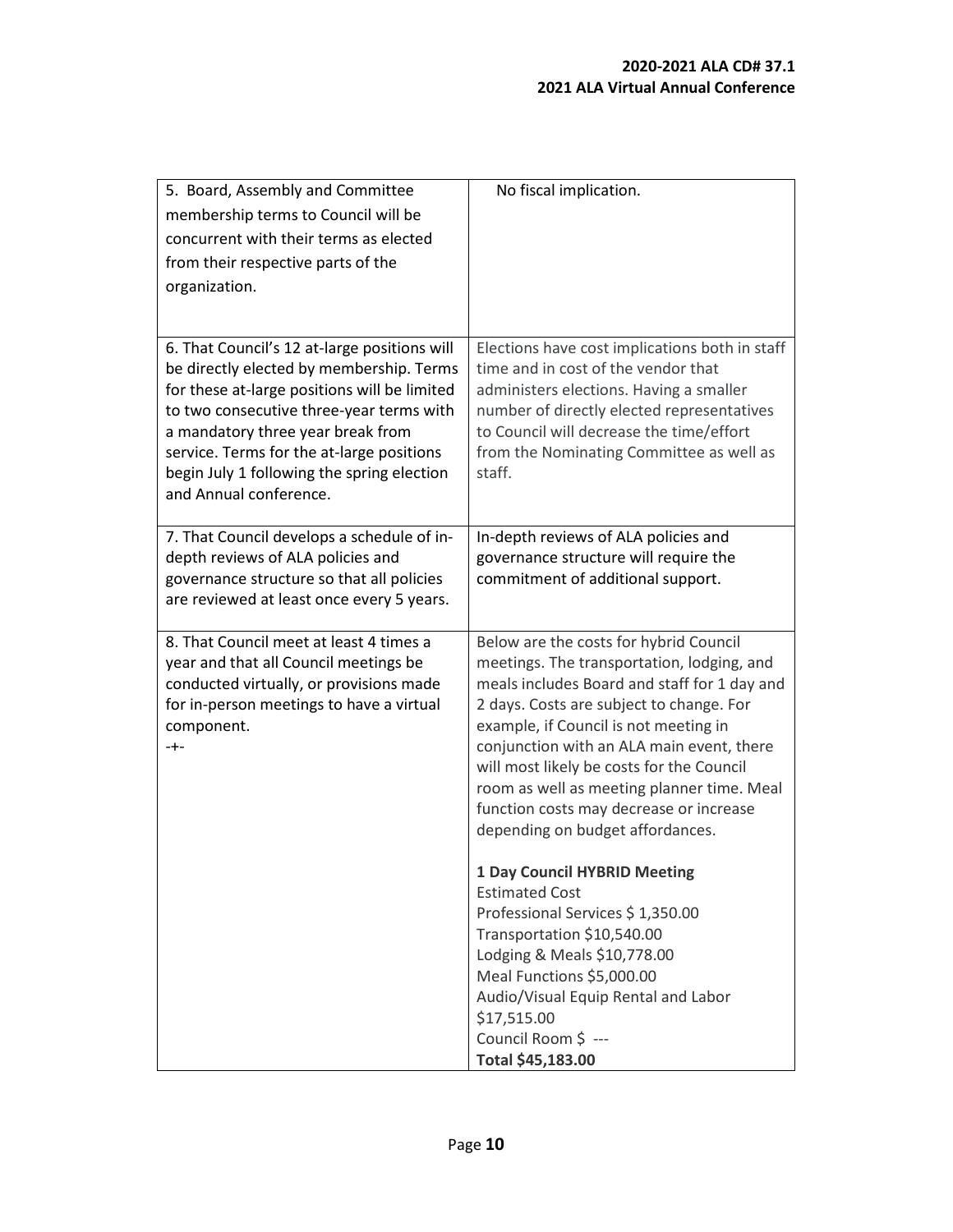| <b>2 Day Council HYBRID Meeting</b><br><b>Estimated Cost:</b><br>Professional Services \$2,700.00<br>Transportation \$10,710.00<br>Lodging & Meals<br>\$16,167.00<br>Meal Functions \$7,000.00<br>Audio/Visual Equip Rental and Labor<br>\$28,280.00<br>Council Room \$ ---<br>Total \$64,857.00                                |
|---------------------------------------------------------------------------------------------------------------------------------------------------------------------------------------------------------------------------------------------------------------------------------------------------------------------------------|
| If Council has three virtual meetings and<br>one meeting (Annual Conference) is held in<br>a hybrid format, staff estimate costs as<br>follows:                                                                                                                                                                                 |
| \$64,857 - One 2-day hybrid meeting (during<br>Annual Conference)<br>\$3,381 - 3 virtual meetings<br>\$68,238 grand total, without the staff<br>support cost figure included.                                                                                                                                                   |
| If the current staff costs to support Council<br>are included, the annual total cost of<br>Council under this scenario (one hybrid,<br>three virtual meetings annually) would be<br>\$220,238 (without the Council room costs).                                                                                                 |
| If Council meets twice a year virtually and<br>has two hybrid 2-day meetings annually, the<br>cost would be \$284,013. The cost of the<br>room for hybrid meetings may vary,<br>depending on the number of members<br>attending in person. The current annual<br>cost of Council, is \$368,011 (without Council<br>room costs). |
| We suggest that some guidelines be<br>developed addressing hybrid meetings. It is<br>not fiscally responsible to host in-person<br>meetings without knowing the number of                                                                                                                                                       |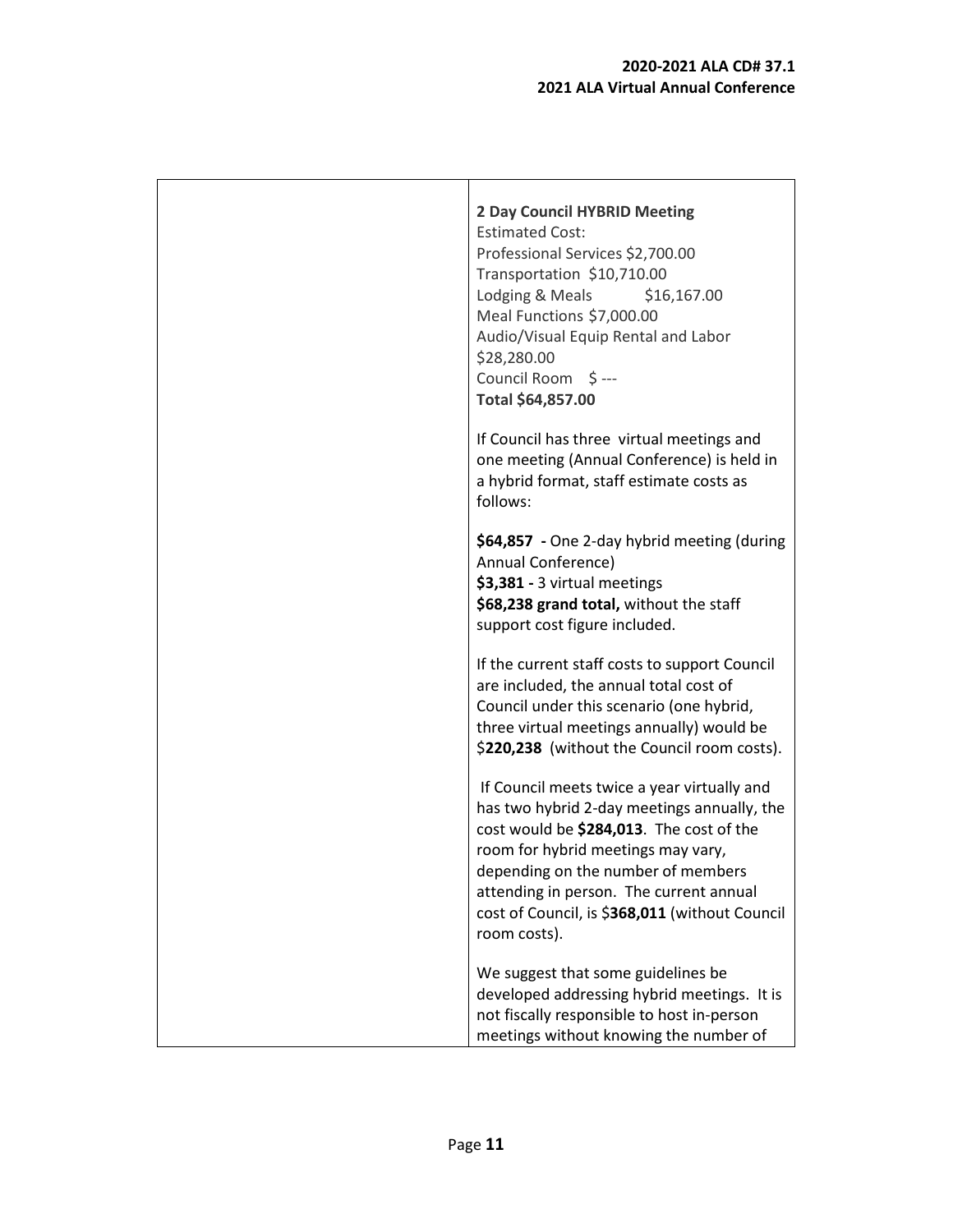|                                           | people who plan to actually attend in<br>person, or attend virtually. |
|-------------------------------------------|-----------------------------------------------------------------------|
| 9. That the requirement to attend in-     | This is a positive fiscal decision for                                |
| person meetings of Council be eliminated. | members. Its fiscal impact on the                                     |
|                                           | Association is somewhat less clear.                                   |

#### **Resolutions on Assemblies**

The subgroup on Leadership Assemblies developed these resolutions.

Resolution to create ALA Assemblies

| <b>Resolution Clause</b>                  | <b>Fiscal Impact</b>                        |  |  |  |  |  |
|-------------------------------------------|---------------------------------------------|--|--|--|--|--|
| 1. creates four assemblies (Affiliate,    | This adds an additional set of member       |  |  |  |  |  |
| Chapter, Division, and Round Table)       | bodies to ALA's structure and will increase |  |  |  |  |  |
|                                           | costs to support these new entities,        |  |  |  |  |  |
|                                           | depending on implementation. The            |  |  |  |  |  |
|                                           | resolution also doesn't call for the        |  |  |  |  |  |
|                                           | dissolution of the certain groups that may  |  |  |  |  |  |
|                                           | be replaced by the new Assemblies, such     |  |  |  |  |  |
|                                           | as the Chapter Leaders Forum and the        |  |  |  |  |  |
|                                           | Round Table Coordinating Assembly.          |  |  |  |  |  |
| 2. requires membership to ALA and the     | No fiscal impact                            |  |  |  |  |  |
| Assembly's corresponding divisions,       |                                             |  |  |  |  |  |
| roundtables, chapters or affiliates to    |                                             |  |  |  |  |  |
| participate                               |                                             |  |  |  |  |  |
| 3. adopts standard governing documents    | Using standardized governing documents      |  |  |  |  |  |
| for the four assemblies; and              | will help reduce the cost of supporting the |  |  |  |  |  |
|                                           | Assemblies.                                 |  |  |  |  |  |
| 4. has each assembly elect                | The fiscal impact of the expanded Board of  |  |  |  |  |  |
| representative(s) to fill 2-year terms on | Directors is presented in our comments on   |  |  |  |  |  |
| ALA's Board of Directors.                 | the Board of Directors resolutions.         |  |  |  |  |  |
|                                           | Reducing Board terms from three years to    |  |  |  |  |  |
|                                           | two years increases election costs.         |  |  |  |  |  |

Resolution to establish structure of ALA Assemblies

| <b>Resolution Clause</b>            | <b>Fiscal Impact</b>                       |  |  |  |  |  |
|-------------------------------------|--------------------------------------------|--|--|--|--|--|
| 1. has each Assembly consist of a   | This adds some complexity to ALA           |  |  |  |  |  |
| minimum of 15, with a maximum of 80 | elections and will contribute to increased |  |  |  |  |  |
| elected representatives from        | costs for elections. There will also be    |  |  |  |  |  |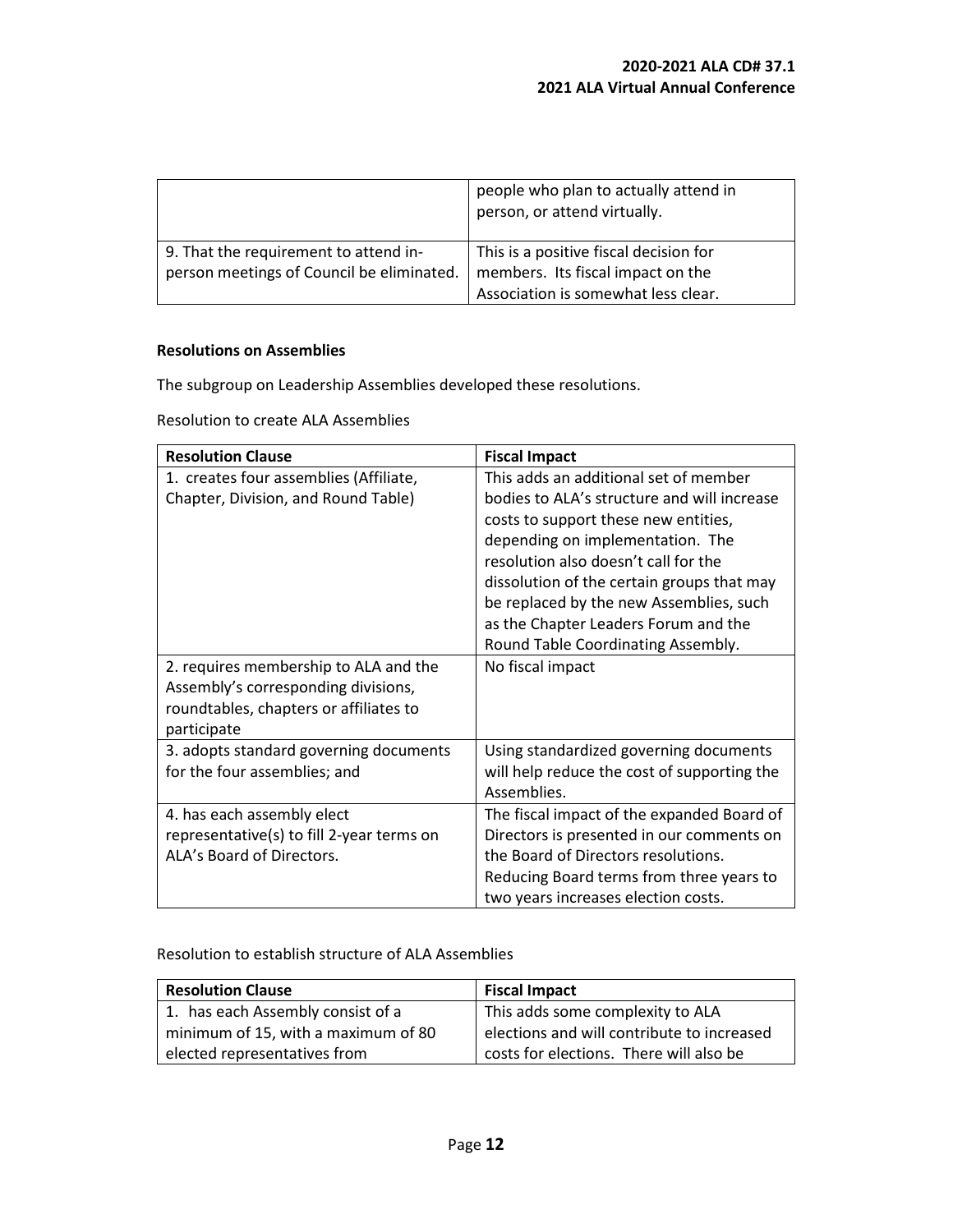| corresponding ALA unit members to serve<br>a 3-year term with the option to be re-                                                                                                                                                                     | additional work in identifying and<br>recruiting candidates.            |
|--------------------------------------------------------------------------------------------------------------------------------------------------------------------------------------------------------------------------------------------------------|-------------------------------------------------------------------------|
| elected after a 3-year break in service;<br>2. Elects a leadership team (chair, vice-<br>chair, secretary) elected from membership<br>of each Assembly to serve a 3 year term<br>with the option to be re-elected after a 3-<br>year break in service; | This also increases the complexity and cost<br>of conducting elections. |
| 3. Requires that each assembly elect five<br>members to serve on Council and be<br>responsible for bringing their Assembly's<br>policy-related resolutions to the body.                                                                                | This also increases the complexity and cost<br>of conducting elections. |

#### **ALA Standing Committees**

This resolution was developed by the ALA Committees subgroup.

We are unable to make a sound fiscal analysis without further information about the scope and charge of these standing committees. The Forward Together Resolutions Overview document notes that considerable "effort has gone into mapping where current committees would fit within the proposed 6 standing committees." However, to conduct a fiscal analysis, we will need greater clarity about the status of existing committees as the new committee structure is implemented. The separate resolutions establishing each of the standing committees include a whereas clause stating **"**existing Committees of the Association and Committees of Council are slated to be placed within the new structure." Each of these resolutions then enumerates the existing committees of Board and Council that will be "reallocated." We have concerns about whether these existing committees will be dissolved or become subcommittees to the newly established standing committees. We will need more time to fully understand the fiscal implications of the standing committees and the integration of existing committees into the new structure.

Two of the 6 standing committees present separate fiscal concerns:

1) The Leadership Development Committee is a new committee. It will require staff support. Depending on the scope and deliverables of this new committee, determining a committee budget may vary. Leadership Development related programs can range greatly, from \$5,000 up to \$100,000 or more.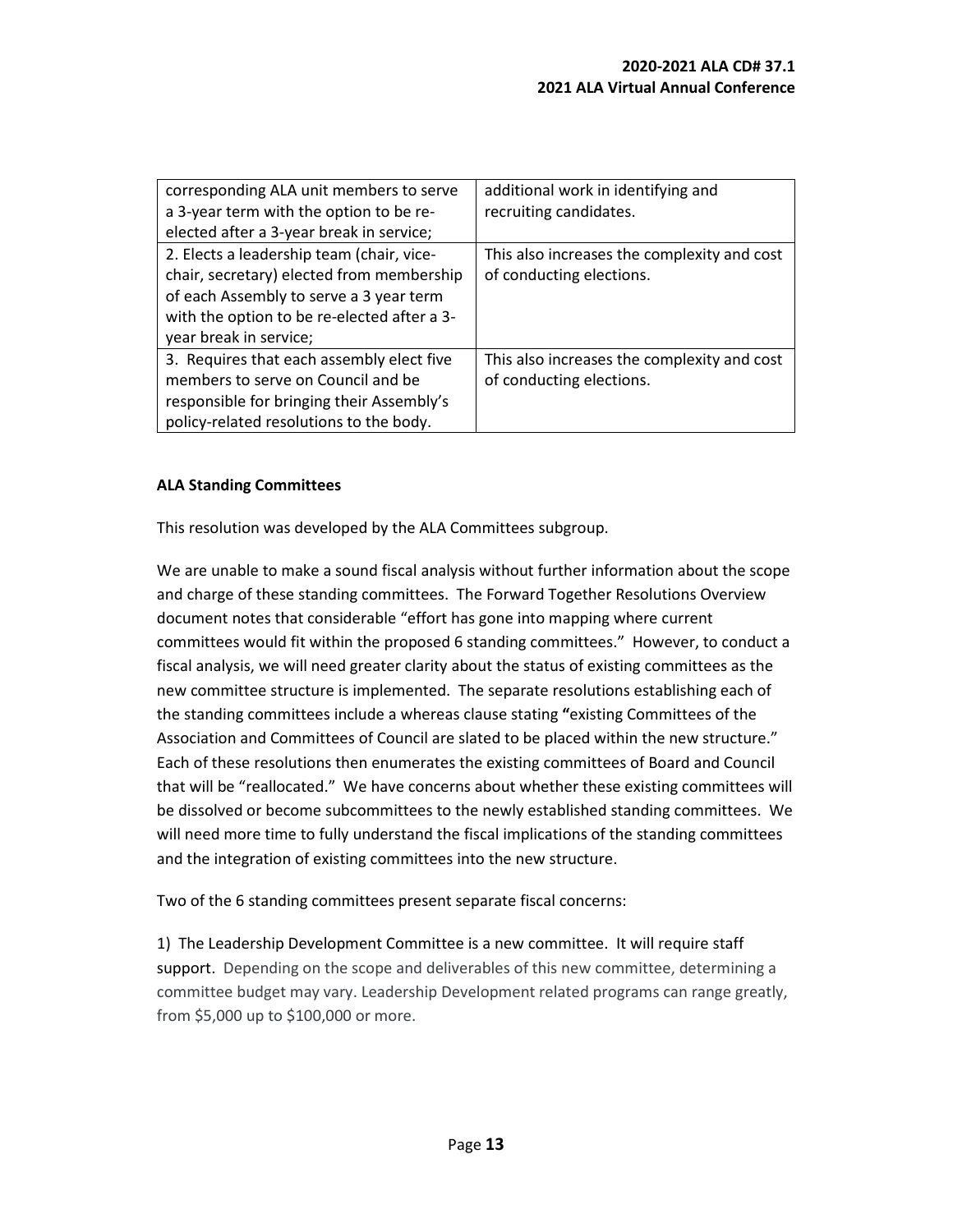2) The Nominating Committee will have an expanded scope under the proposed resolution. The current Nominating Committee prepares a slate for a total of 55 candidates (2 President-elect, 2 Treasurers, 51 Councilors at Large). At the time of implementation of these resolutions, the proposed new nominating committee will prepare a slate of approximately 150 candidates. The slate will include President-elect, Treasurer, Councilors at Large, ten elected members of each of the 6 Standing Committees of the Board, as well as the Board of Directors. Once staggered terms are established, the new Nominating Committee will still be responsible for developing a slate of approximately 84 candidates.

It is unclear whether the elections of the ALA Assemblies will be within the scope of the Nominating Committee. Assuming that the Assemblies will have their own nominating committees, their elections will not impact the Nominating Committee. We are concerned, however, with the increase in size and complexity of ALA elections resulting from the Forward Together resolutions.